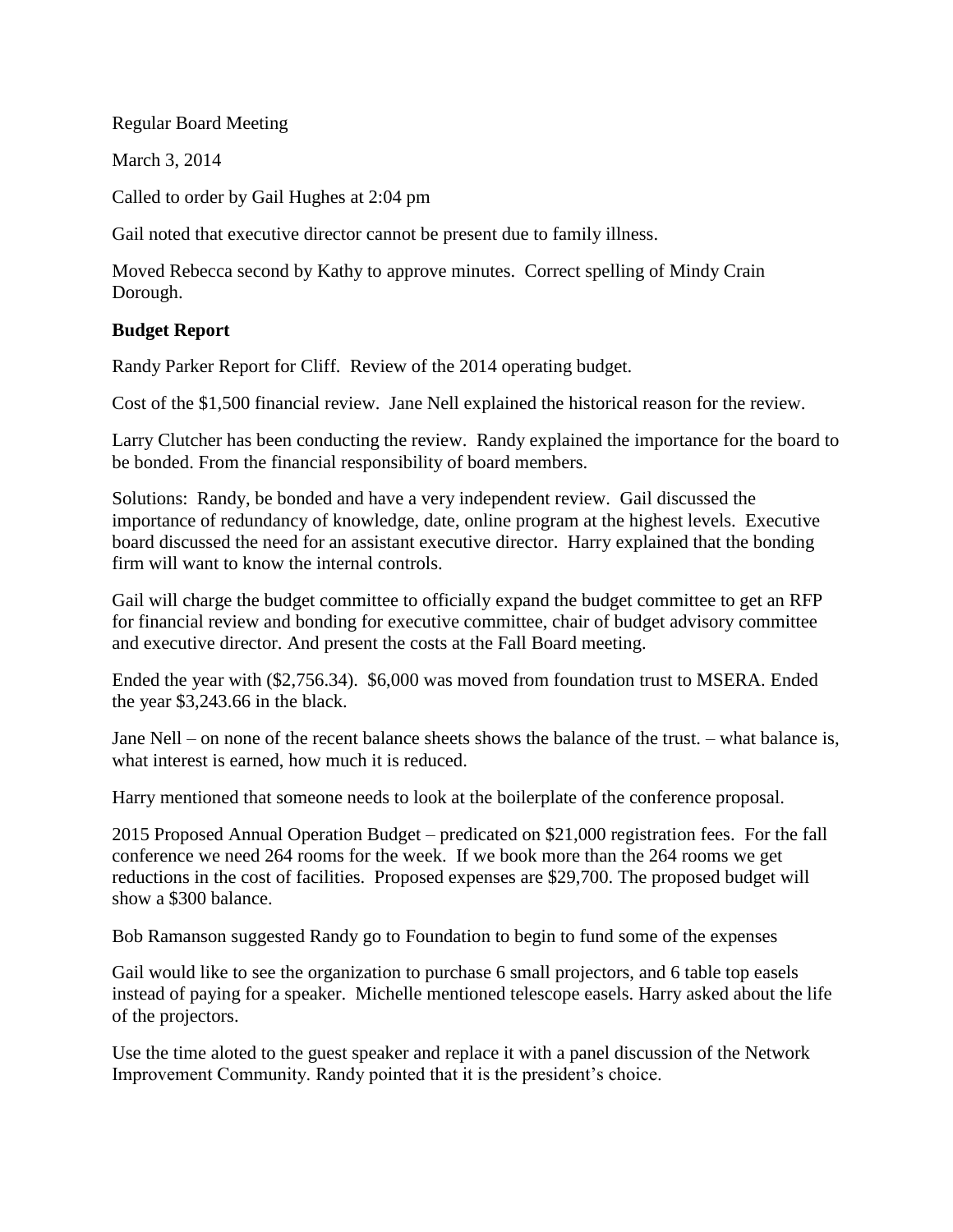With the money we are saving from forgoing the keynote speaker to purchase 6 projectors and easels to be held by the technology director

Harry pointed we need a motion to approve the budget first.

Dustin moved to approve the 2015 proposed budget, Kathy 2<sup>nd</sup>. Gail moved the proposed budget be amended as follows: Not to exceed the speaker fees be utilized to purchase cameras and easels. Second by Kathy Campbell. Friendly Amendment by Rebecca Robichaux – Davis to hold the money in reserve and not define the use. Amended by Gail to ask the foundation to match the \$1000 MSERA to purchase projectors & easels. The remaining \$1000 to be Second by Kathy. Passed.

Yuejin Xu asked about the benefit to the organization if we purchase the projectors. Dustin pointed that at the current conference hotel, the cost is \$280 per projector per day is the cost to rent projectors at this property.

Late registration fee. Increase fees. Kathy move we no longer have distinction between member non-member that we only have professional, graduate, retired, early bird instead of late fee. Rebecca second. Passed.

Non member portion of membership is no longer .

Break at 3:38

Reconvened at 3:55

Discussion about conference fees.

Dustin moved the 2015 conference rates Profession early \$125 and student \$65, on site \$175 and student \$90 and will include costs for online registration and membership. Second Rebecca and a clarification by Franz that Retirees pay the same as the graduate students. Passed.

Gail discussed the evaluation of the Executive Director the evaluations were quite positive. The thing that did come out in the comments were the structure of the organization needs to have redundancy in the position of the Executive Director.

Gail wants to add the position of the executive director. Need for redundancy, access. Franz address the succession planning for the organization.

Harry suggested that at the Spring board meeting we authorize a certain number of people authorized to sign checks.

Motion by Kathy authorizing by resolution for executive director, president, vice president and chairman of the budget advisory committee to sign checks and execute all other financial transactions of the organization. Second by Mindy. Motion carries.

Gail will task committee to explore the redundancy and succession of the organization.

# **Conference Reports**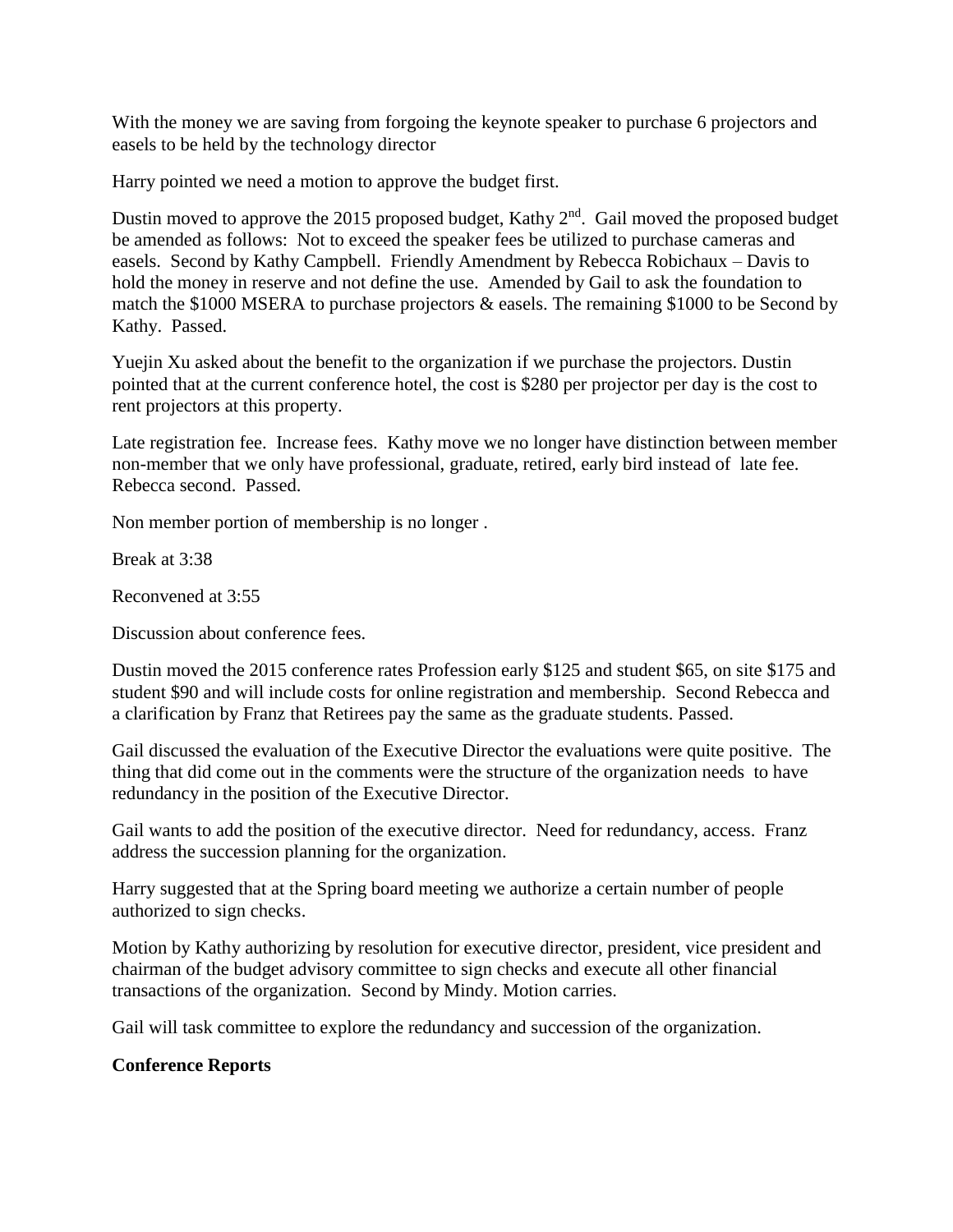2014 Past President – Kathy Campbell (Wiki)

2014 Program Chair – Mindy Crain-Dorough (Wiki)

2014 Local Arrangements - Cliff Hofwolt

Evaluation Committee – Gail informed everyone Rose and Dianne are now retired and they are ready to train others to be on the committee (Ask Gail who it is) Carol Christian at Moorehead State University.

2015 Program Chair Rebecca Robicheaux-Davis (Wiki)

2015 Local Arrangements – Dustin Hebert (Wiki)

2015 Future Sites Selection – Kathy the Goal is to have the meeting 3 years in advance. Rebecca Robicheaux-Davis discussed Mississippi State hosting the conference.

### **Addition of Florida**

Gail Announced the Executive Board decision to address the logo with the addition of Florida. Technology Committee will handle that.

Jane Nell spoke about the changes to the operations manual and constitution and ByLaws for the addition of Florida.

Franz resigned his position as Director at Large. Dustin Hebert moved Franz be appointed Director of Florida, Second by Shannon.

We will fill the vacated seat of Member at Large as a result of Franz's resignation.

**SRERA** Harry has been liason for years. It needs to be formalized in the operational manual. Gail moved that we add the SRERA position to the operations manual and formalize the position. Second by Franz

FERA – Gail mentioned formalizing the relationship. Jane Nell pointed that FERA approached us in the past.

Distinguished Papers

Adjourn for Dinner

Continuation of meeting from March 3, 2015.

Meeting called to order at 8:30 by Vice President Dustin Hebert

Technology – Dustin Hebert (Wiki)

Dustin discussed the new logo that will be vetted by the Technology committee and presented to the board by June 1, 2015. Samples will get away from the geography approach. The technology committee will put a proposal for easals and projectors.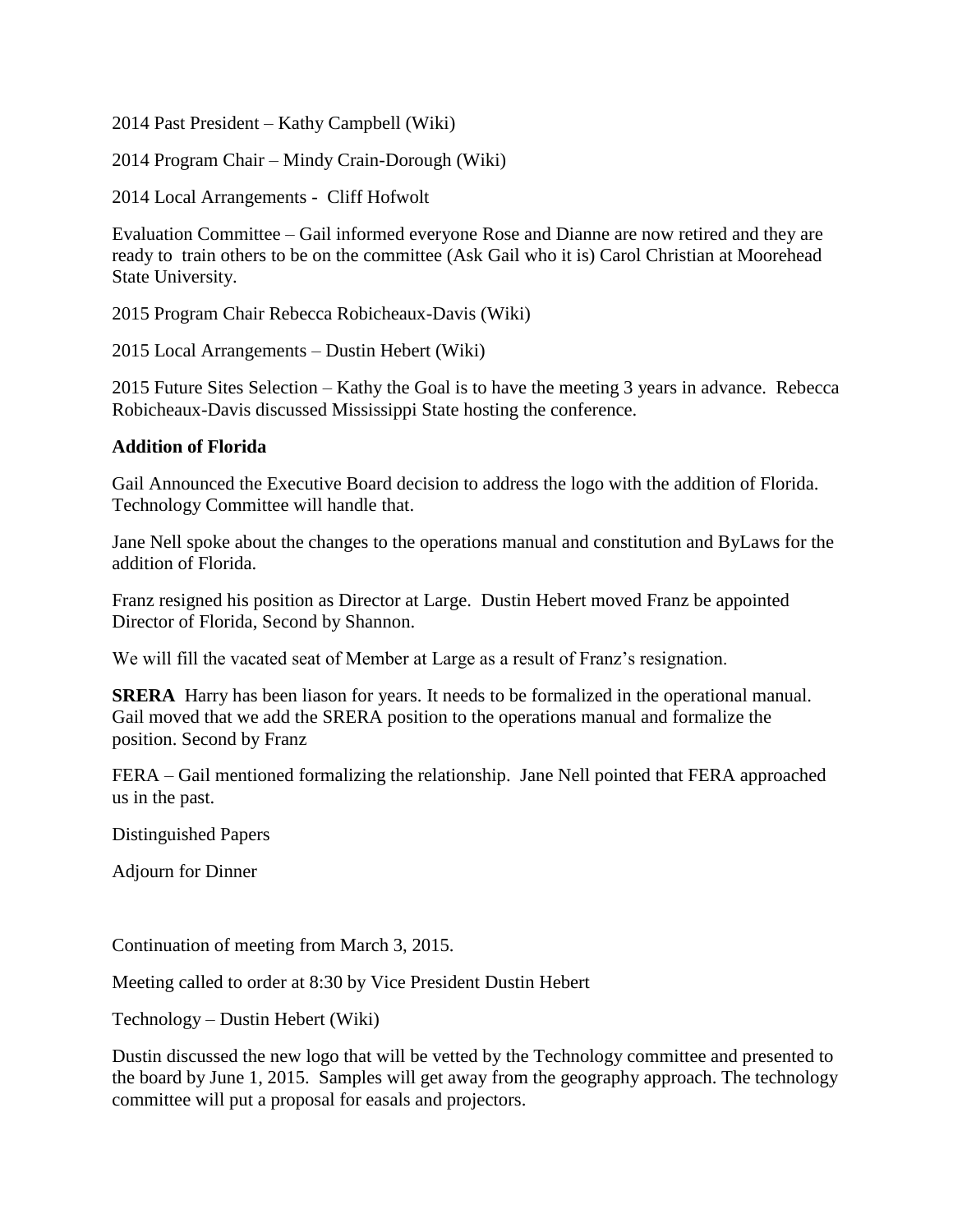The new website will contain everything from 2015 forward. He will create a folder for each year on the archive page and combine David Morse and Jane Nell Luster information.

#### Researcher – Randy Parker / Julie Holmes

Need a hard deadline for the submissions of proposals. Hoping to have something to put online and in print in March. We will mail a smaller version for the request for proposals. In two issues they want to have columns on the history of the organization. Issues in March, May, August, October.

Rebecca will get in touch with Cliff about the timeline. Michelle suggested we have a back up. Yuejin suggested we use Google Docs to create a web form that can be use to get the information. If April 1, 2015 is the date the opening date for submission and the system is not available Dustin will have a Google doc available.

SRERA – 4 distinguished papers for AERA in Chicago. Booth in the exhibit hall. Dates are April 16 – 20, 2015.

MSER Foundation – Randy Parker – Foundation has just under \$12,000 in foundation account. They support RIP up to 15 \$100. The awardee must present their paper and be present at the meeting. The award is not tied to registration. The awardee must present their paper, only the primary author will receive the award and be acknowledged, and must be attend the business meeting in order to receive the award.

Graduate Student Advisory – Suzanne Franco / Lindsey Jakiel Suggest we select the Graduate Student Rep from the geographical area the conference is being held.

Membership Committee– Graduate students and junior faculty are the target audience.

Development Committee – Michelle Haj-Broussard – need to widen our scope for institutional membership – perks – Include a conference waiver for one. Dustin, bring focus to the scope of the development committee and plan of action to fall board meeting.

Strategic Planning – Wiki. The mission and vision were adopted by the association were adopted by the organization. There are 4 strategic initiatives and goals.

#### **State Directors**

Alabama – Nancy Gaillard – sent list to all institutions that have graduate programs. Intent to send a monthly newsletter to those institution contacts.

Arkansas – Rachelle – had to leave

Florida - has a data file of all faculty, assistant deans, deans, of private and public institutions in Florida. Over 2000.

Kentucky – Yuejin – had early flight

Louisiana – Suzanna Craig – Southern Baton Rouge